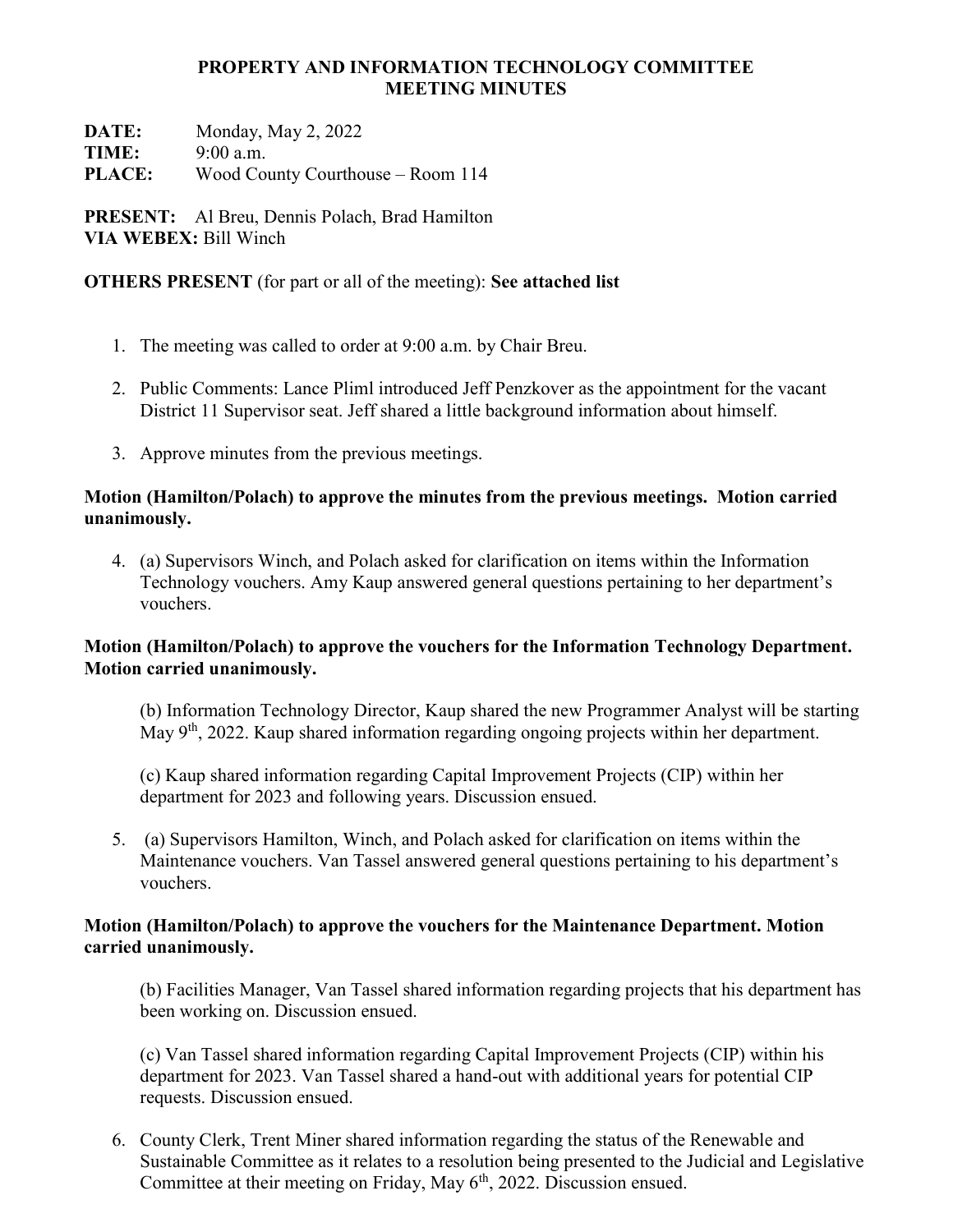#### Motion (Hamilton/Breu) in support of the Judicial and Legislative resolution as it stands to terminate the Renewable and Sustainable Committee, pursuant to County Board Rule 31B. Motion carried unanimously.

- 7. Van Tassel shared information regarding on-going discussions with Information Technology (IT) regarding the possibility of IT occupying space within the Twelfth Street property. Discussion ensued. Van Tassel will bring back potential costs estimates as discussions progress.
- 8. Van Tassel shared information on potential departments that could make sense to occupy the Twelfth Street property. Discussion ensued. Van Tassel will share information as space needs are continually evaluated.
- 9. Agenda items for the next meeting:
	- Courthouse & River Block Security Access
	- Twelfth Street Property / Courthouse and River Block space needs
- 10. The next Committee meeting will be Monday, June 6, 2022 at 9:00 a.m. in meeting room 114.
- 11. Chair Breu declared the meeting adjourned at 10:26 a.m.

Minutes recorded and prepared by Nicole Gessert. Minutes in draft form until approved at the next PIT meeting.